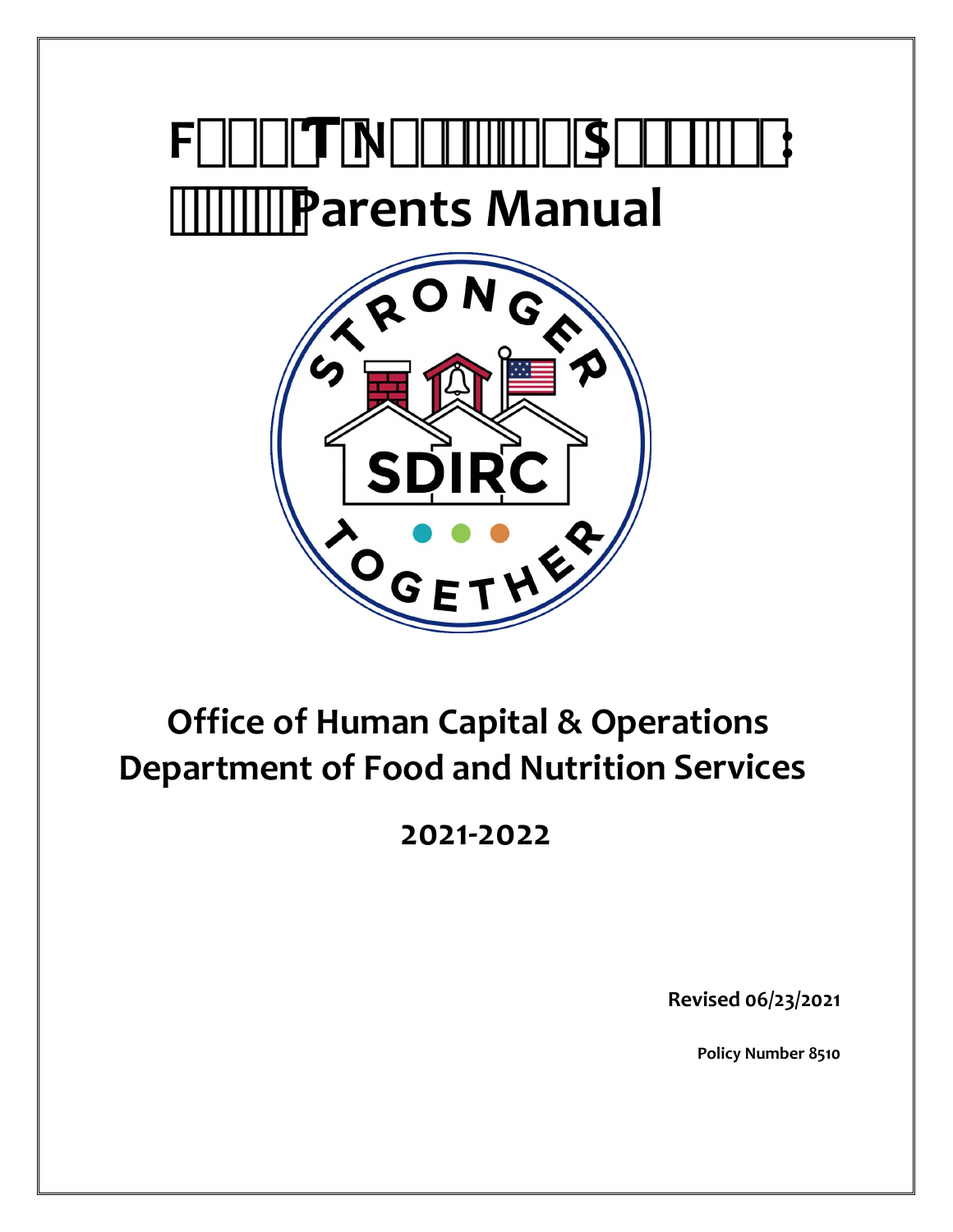# Contents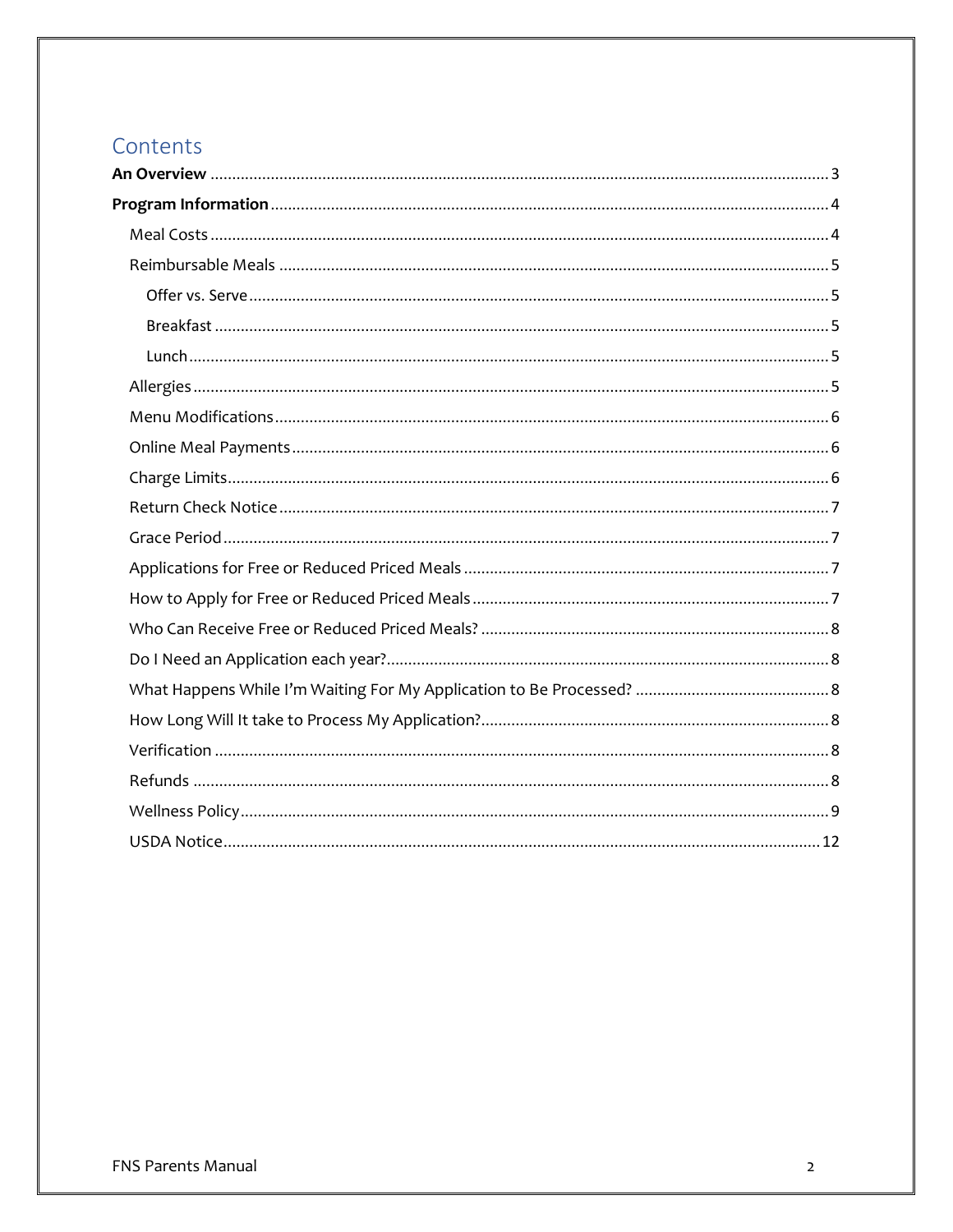# **An Overview**

#### **Statement**

<span id="page-2-0"></span>Food and Nutrition Services is committed to providing the opportunity for every child to eat a wellbalanced and nutritious meal daily. In advocating student achievement, our aspiration is to develop lifelong eating habits that promote health and wellness through proper nutrition.

By combining culinary and nutrition talents, our goals are to:

- Prevent hunger by providing attractive nourishing meals in a welcoming atmosphere
- Contribute to student success
- Offer nutrition education to students, employees and the community
- Maintain a safe and clean environment
- Attract, hire, support and retain a high-quality workforce
- Communicate and engage with students to build awareness and trust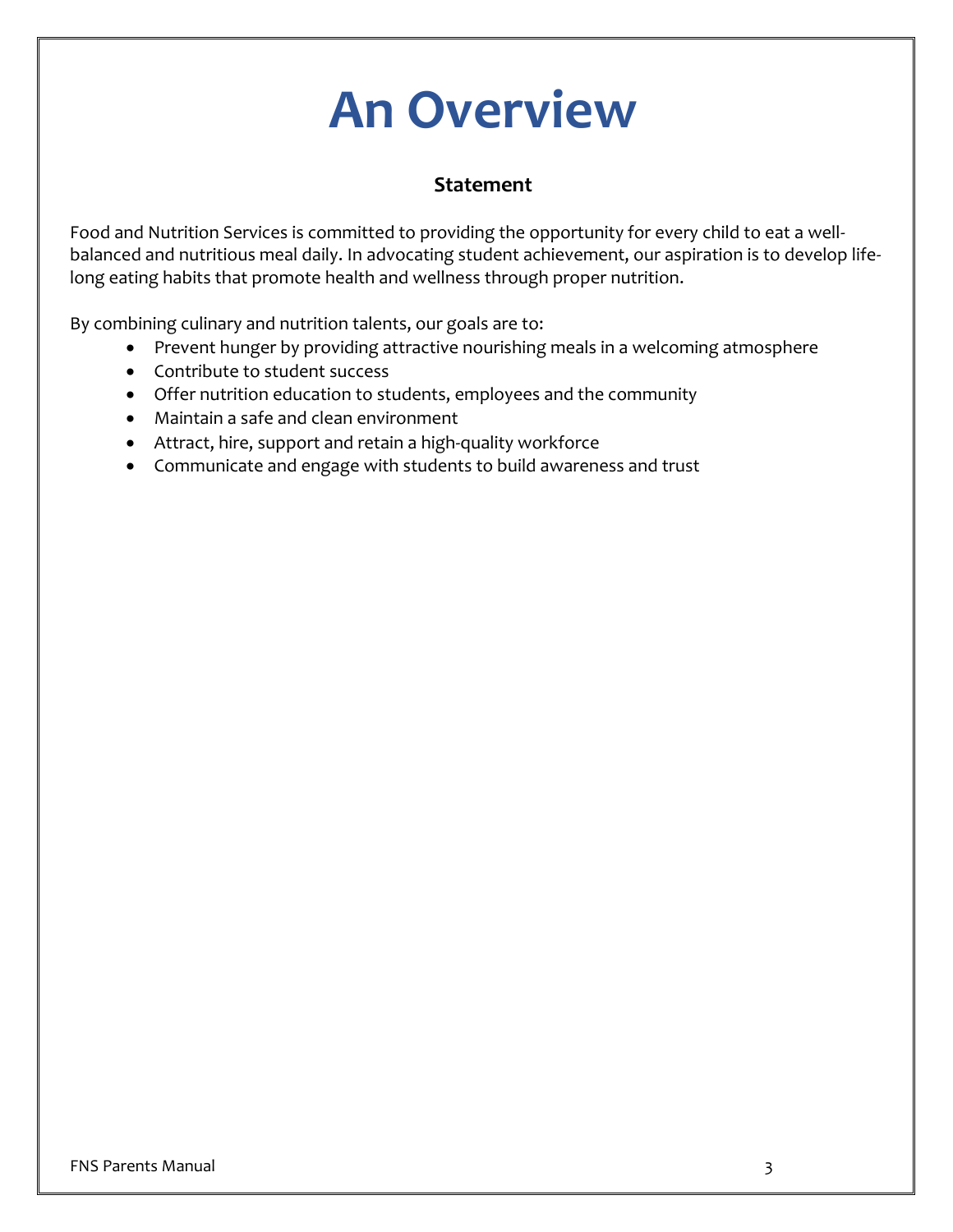# **Program Information**

<span id="page-3-0"></span>The School District of Indian River County offers a choice of healthy meals each school day. All meals served meet the nutritional standards set by the United States Department of Agriculture. All meals which are prepared in our kitchens are either baked or steamed. In order to reinforce healthy eating, we refrain from frying any food. All foods offered, including ala carte items, meet dietary restrictions and are Smart Snack compliant.

### <span id="page-3-1"></span>**Meal Costs**

The School District of Indian River County offers a choice of healthy meals each school day. All meals served meet the nutrition standards set by the U.S. Department of Agriculture. The following is the meal prices set for the 2021-2022 school year.

| Grade Level               | Meal Offered               | Cost   |
|---------------------------|----------------------------|--------|
| <b>Elementary Schools</b> | Breakfast - Full Pay       | \$1.25 |
|                           | Lunch - Full Pay           | \$2.25 |
|                           | Breakfast - Reduced Priced | \$0.30 |
|                           | Lunch - Reduced Priced     | \$0.40 |
| Middle Schools            | Breakfast - Full Pay       | \$1.25 |
|                           | Lunch - Full Pay           | \$2.50 |
|                           | Breakfast - Reduced Priced | \$0.30 |
|                           | Lunch - Reduced Priced     | \$0.40 |
| <b>High Schools</b>       | Breakfast - Full Pay       | \$1.25 |
|                           | Lunch - Full Pay           | \$2.50 |
|                           | Breakfast - Reduced Priced | \$0.30 |
|                           | Lunch - Reduced Priced     | \$0.40 |
| Adults                    | Breakfast - Full Pay       | \$2.00 |
|                           | Lunch - Full Pay           | \$3.50 |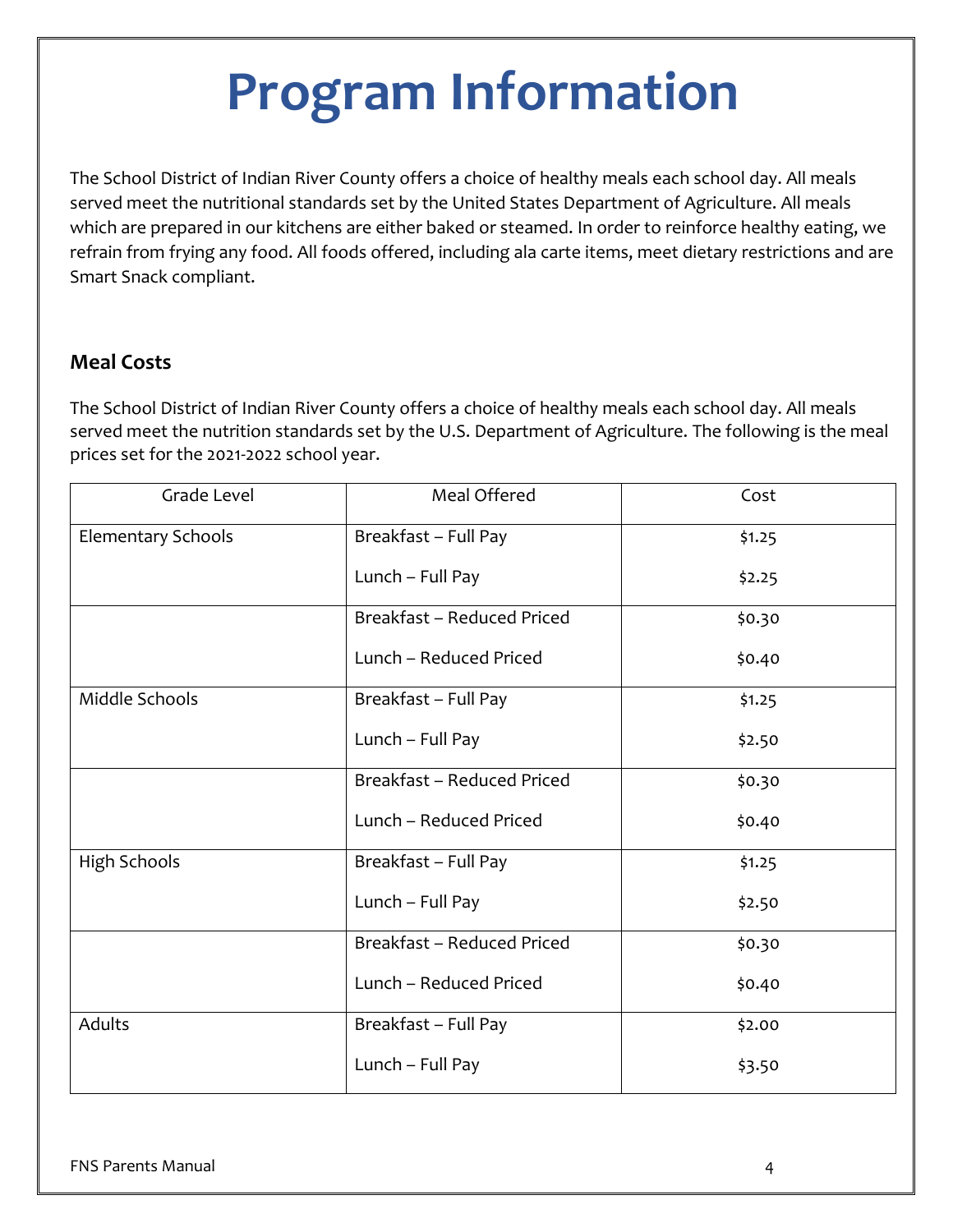#### <span id="page-4-0"></span>**Reimbursable Meals**

#### <span id="page-4-1"></span>Offer vs. Serve

OVS applies to menu planning and meal service and allows students to decline some of the food offered in a reimbursable meal. When students and cafeteria staff understand OVS, the serving lines move smoothly, allowing students to make the most of mealtime and enjoy the wholesome and appealing foods they are served. It also helps reduce overall food costs.

At the point of service, cashiers must be trained and informed on what constitutes a reimbursable meal. This includes understanding foods and/or beverages that are a la carte and/or extras, which do not count under OVS.

#### <span id="page-4-2"></span>Breakfast

Under OVS at breakfast, schools must offer at least four food items from the three required food components (fruit, grains, and fluid milk). In order for a meal to be considered complete, or reimbursable, students MUST select three items from the four offered components, one of which MUST be a fruit.

#### <span id="page-4-3"></span>Lunch

Under OVS at lunch, schools must offer all five food components (meats/meat alternates, grains, fruits, vegetables, and fluid milk) in at least the minimum required quantities. In order for a meal to be considered complete, or reimbursable, students MUST select three items from the five offered components, one of which MUST be a fruit.

\*Water does not count as one of the three required food components and cannot be served as a substitute for milk.

#### <span id="page-4-4"></span>**Allergies**

A food allergy is a condition in which the immune system reacts abnormally to a component of a food. Symptoms can range from mild reactions, such as hives or stomach cramps, to life-threatening anaphylaxis, characterized by difficulty breathing and fainting from low blood pressure. It's important to note that ninety percent of food allergies are caused by just eight foods: milk, egg, peanut, tree nuts, wheat, soy, fish and shellfish.

The food service department has implemented the following:

- Identify children with food allergies and have the allergen flagged/blocked on their account at the POS.
- Provide general training on food allergies for all staff and provide in-depth training for staff who have frequent contact with children with food allergies.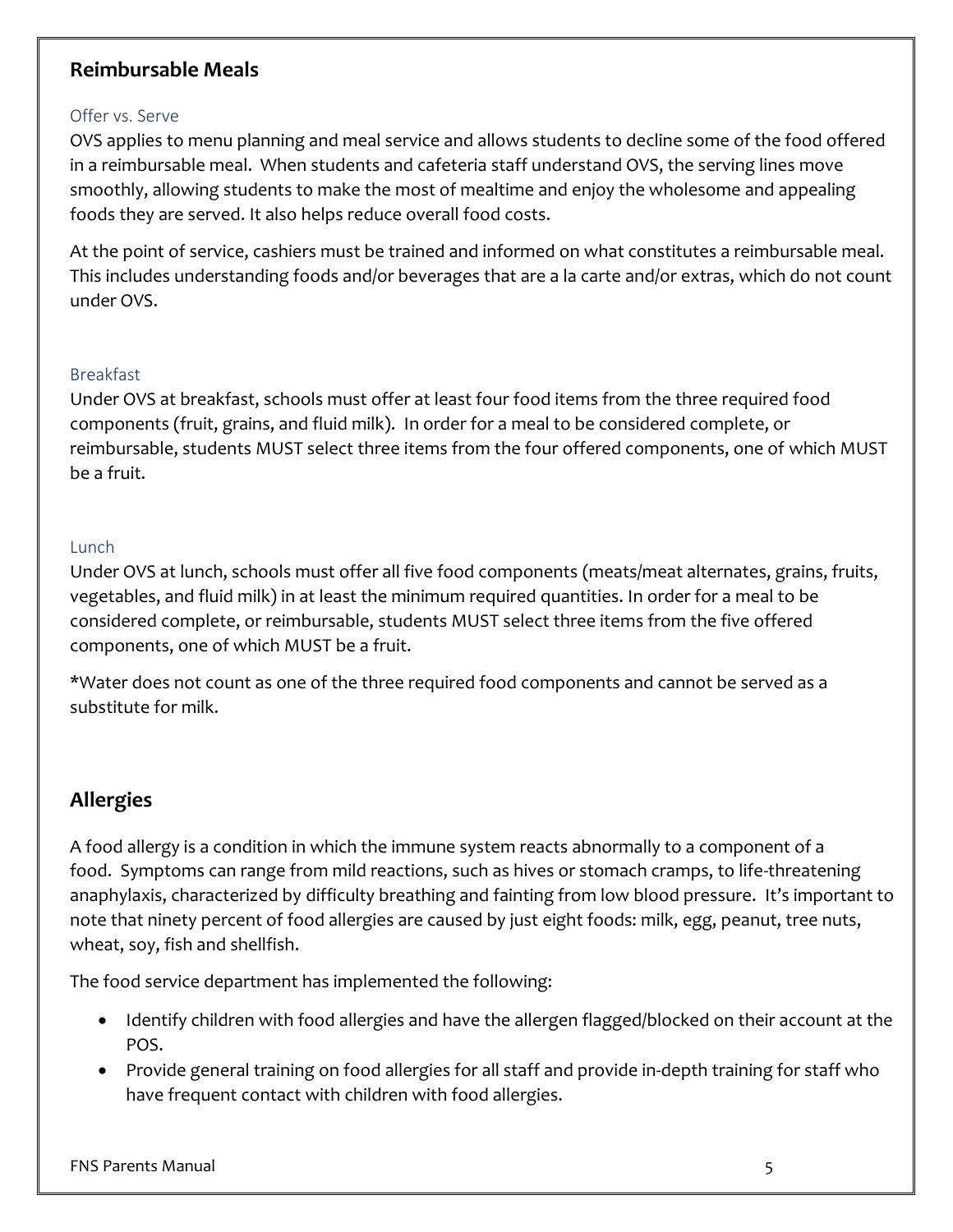- Develop food-handling policies and procedures to prevent food allergens from unintentionally contacting another food. All employees must wear gloves when handling food; no bare hand contact.
- Sanitize and disinfect all tables/equipment/serving utensils between tasks to prevent crosscontamination.

#### <span id="page-5-0"></span>**Menu Modifications**

If your child has an allergy or disability as defined by the Americans with Disabilities Act and that disability prevents your child from eating the regular school meal, the school will make any substitution prescribed by a medical professional at no extra charge. The school is not required to make a substitution for a food allergy unless the allergy meets the definition of a disability. If you believe your child needs substitutions, please contact the cafeteria manager or the nutrition specialist.

#### <span id="page-5-1"></span>**Online Meal Payments**

We offer an online Meal Payment Program, a state-of-the-art online service that offers you the convenience and information you need to manage your student's meal account. Parents who choose to make prepayments using Titan's Online Payment Center will have a small program fee (4.29%) added to each family transaction based on the amount deposited. The fee is used to cover the credit card and other payment processing fees and is not collected by our district. The system has been overwhelmingly successful thus far, and we encourage all parents to utilize Titan's Online Payment Center.

For those who do wish to prepay into their student's meal account, visit <https://family.titank12.com/>.

#### <span id="page-5-2"></span>**Charge Limits**

In the event that a student's balance drops below zero, students are allowed to charge meals up to \$10.00 in elementary schools, \$5.00 in middle schools, and \$3.75 in high schools. Once this limit is reached, the student will be served alternate meals until the amount owed is paid. Additionally, courtesy phone messages will go out to parents whose children's accounts have an outstanding balance.

Payments can be made by sending cash or a check to your child's school. We also offer the convenience of paying online by visiting <https://family.titank12.com/>.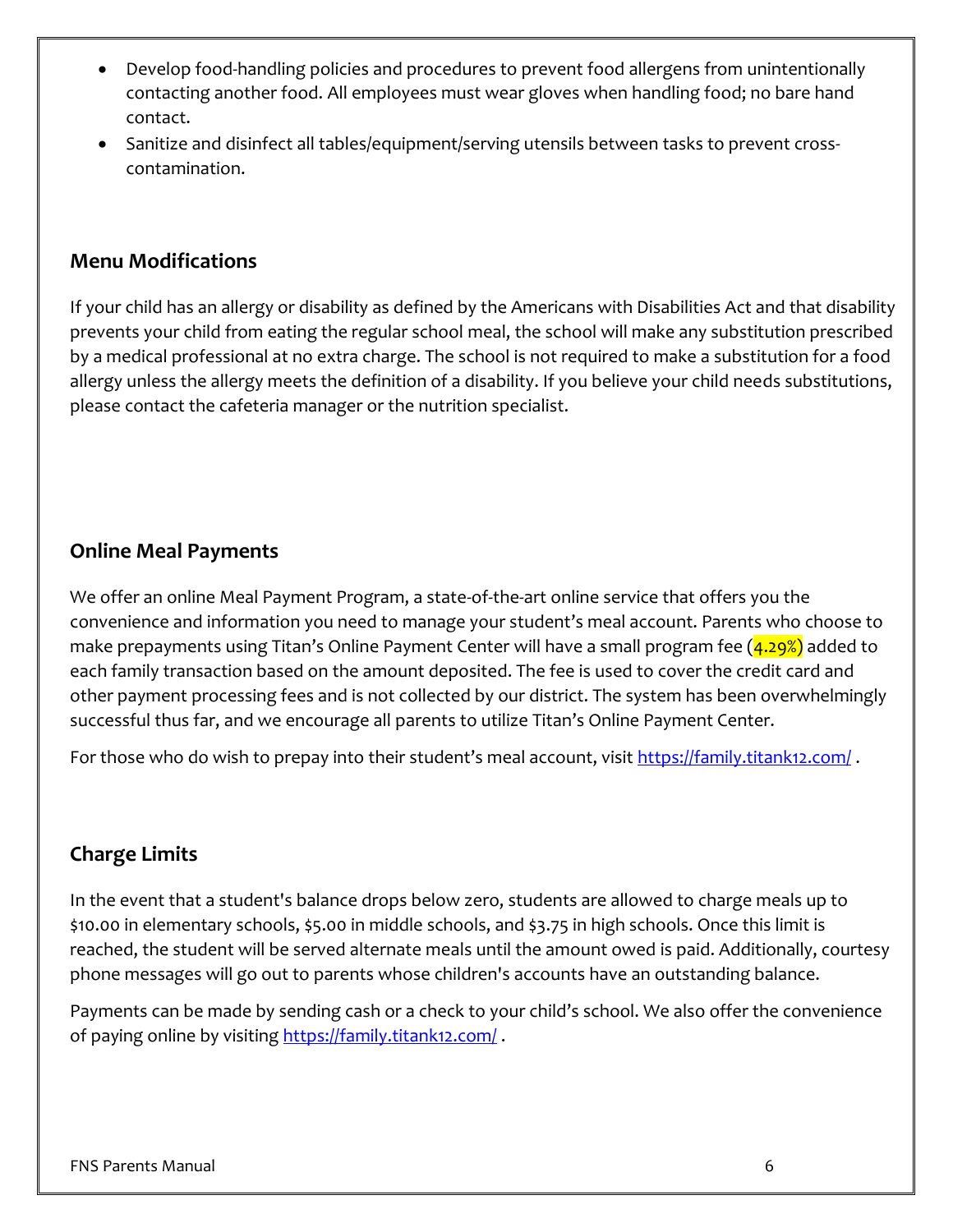#### <span id="page-6-0"></span>**Return Check Notice**

The School District of Indian River County has entered into an agreement with Payliance for the collection of all returned checks issued to all Indian River County schools. The district requires that you make sure the following information is on all checks written:

- Full Name
- Street Address
- Home Phone Number

If your check is returned by your bank, it will be automatically forwarded by the Indian River County school district's bank directly to Payliance after the first presentation. Payliance will contact you in order to collect the face amount of the worthless check plus the state allowed collection fee. If you do not properly respond to Payliance or Payliance is unable to contact you, Payliance may re-present your check to the bank electronically along with applicable collection fees.

#### <span id="page-6-1"></span>**Grace Period**

If your child was receiving free or reduced-price meals in June at an Indian River County Public School or Sebastian Charter Jr. High, his/her benefits will carryover for up to 30 days into the new school year or until your new application is processed. The application meal status takes precedence over the carryover benefits. If your child is not processed as eligible by the end of the 30 days, he/she loses the benefits and must pay for meals. Remember, a new meal application must be submitted every school year.

#### <span id="page-6-2"></span>**Applications for Free or Reduced Priced Meals**

The National School Lunch & Breakfast Program is subsidized for low income families. Children who qualify under the Federal Income Eligibility Guidelines may get meals free or for the reduced price of 30 cents for breakfast and 40 cents for lunch.

#### <span id="page-6-3"></span>**How to Apply for Free or Reduced Priced Meals**

Apply online using the website, <https://family.titank12.com/>. You may also complete and return a paper application to the cafeteria manager or mail it to Food & Nutrition Services at 6055 62nd Avenue, Vero Beach, FL 32967. Processing can take up to 10 working days.

You can obtain a paper copy of the application from the cafeteria, front office, or guidance area of any school, and the office of Food & Nutrition Services at 6055 62nd Avenue, Vero Beach the District Offices on 6500 57th Street, Vero Beach, FL 32967.

If you have any questions about the application, please call 772-564-4980.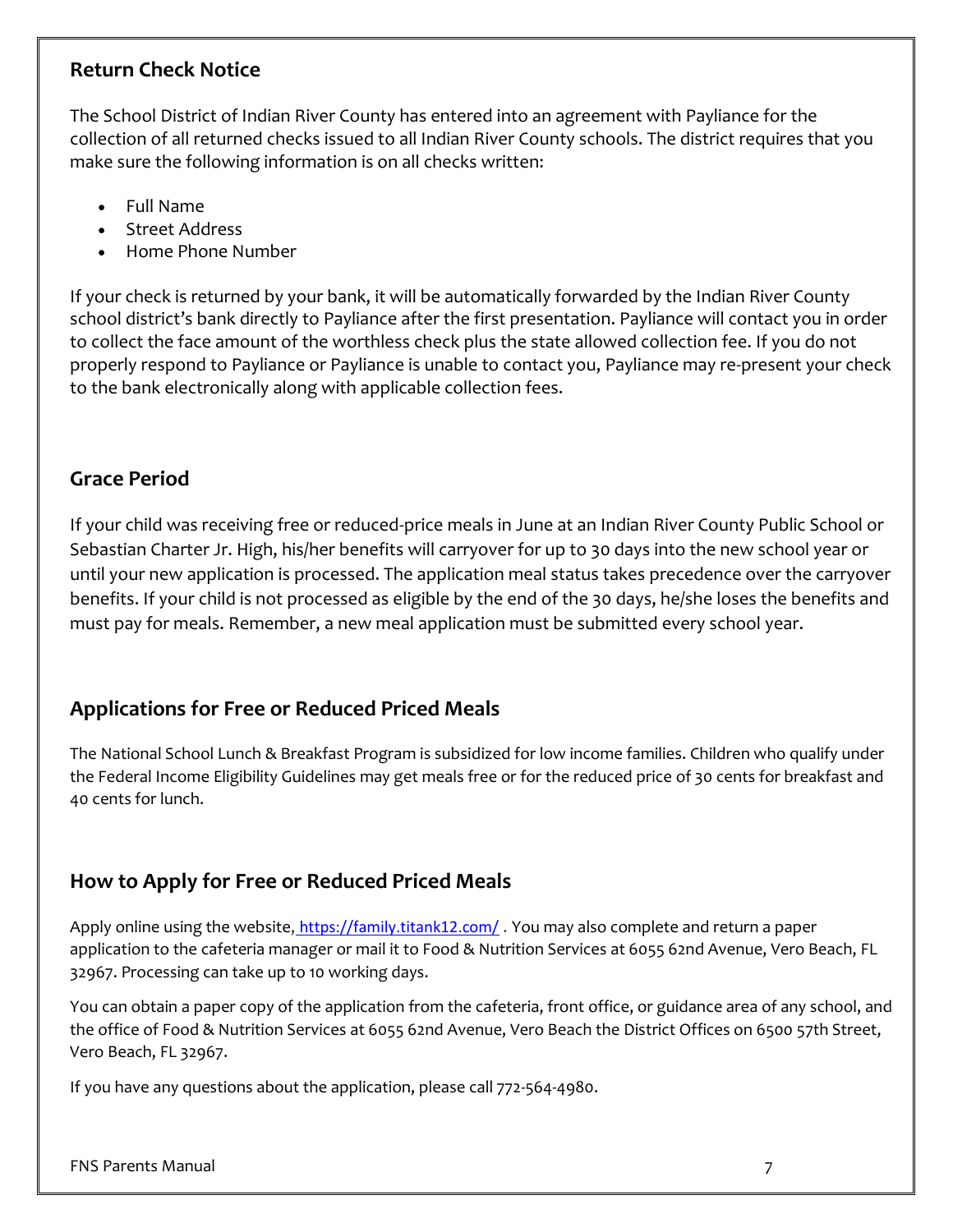#### <span id="page-7-0"></span>**Who Can Receive Free or Reduced Priced Meals?**

If you now receive WIC, SNAP or TANF for your child, if you are unemployed, or if are applying for a foster child, your child(ren) may be eligible for free meals. Also, if your household income is within the limits on the [Federal](http://www.fns.usda.gov/cnd/Governance/notices/iegs/IEGs.htm)  [Income Guidelines,](http://www.fns.usda.gov/cnd/Governance/notices/iegs/IEGs.htm) your child(ren) can may qualify for free or reduced price meals.

#### <span id="page-7-1"></span>**Do I Need an Application each year?**

Yes, you must submit a new application each school year.

#### <span id="page-7-2"></span>**What Happens While I'm Waiting For My Application to Be Processed?**

Until our office approves your meal application, your children must pay full price for meals. You will need to pack lunches for your children or give them money to purchase school meals.

### <span id="page-7-3"></span>**How Long Will It take to Process My Application?**

Completed meal applications will be processed within 10 business days. Incomplete applications may take longer to process and will be returned for additional information.

#### <span id="page-7-4"></span>**Verification**

Once a year, all applications that have been submitted are subject to verification. If your application has been randomly selected for verification, you will be sent a notice indicating such. You will be asked to submit pay stubs as well as other documentation to verify the data entered on the application. Once the information has been verified and is deemed accurate, you will receive a notice stating your child's meal benefits will remain unchanged.

Should a discrepancy be identified during the verification process, information submitted will be used to resubmit the application. Meal benefits may be reduced or denied upon completion of the verification. A notification will be sent to you indicating the new status of your child's meal benefits.

#### <span id="page-7-5"></span>**Refunds**

Should a child withdraw or graduate from a school in the district, a parent may request a refund of any funds remaining on the student's account. Please complete the refund form on the Food and Nutrition Services website at https://www.indianriverschools.org/departments/food nutrition services . Once completed, the form can be mailed to the Food and Nutrition Serviced Department, Support Services Complex, 6055 62nd Avenue, Vero Beach, FL 32967. Please allow at least 2 weeks for the refund, once the form is received by the department.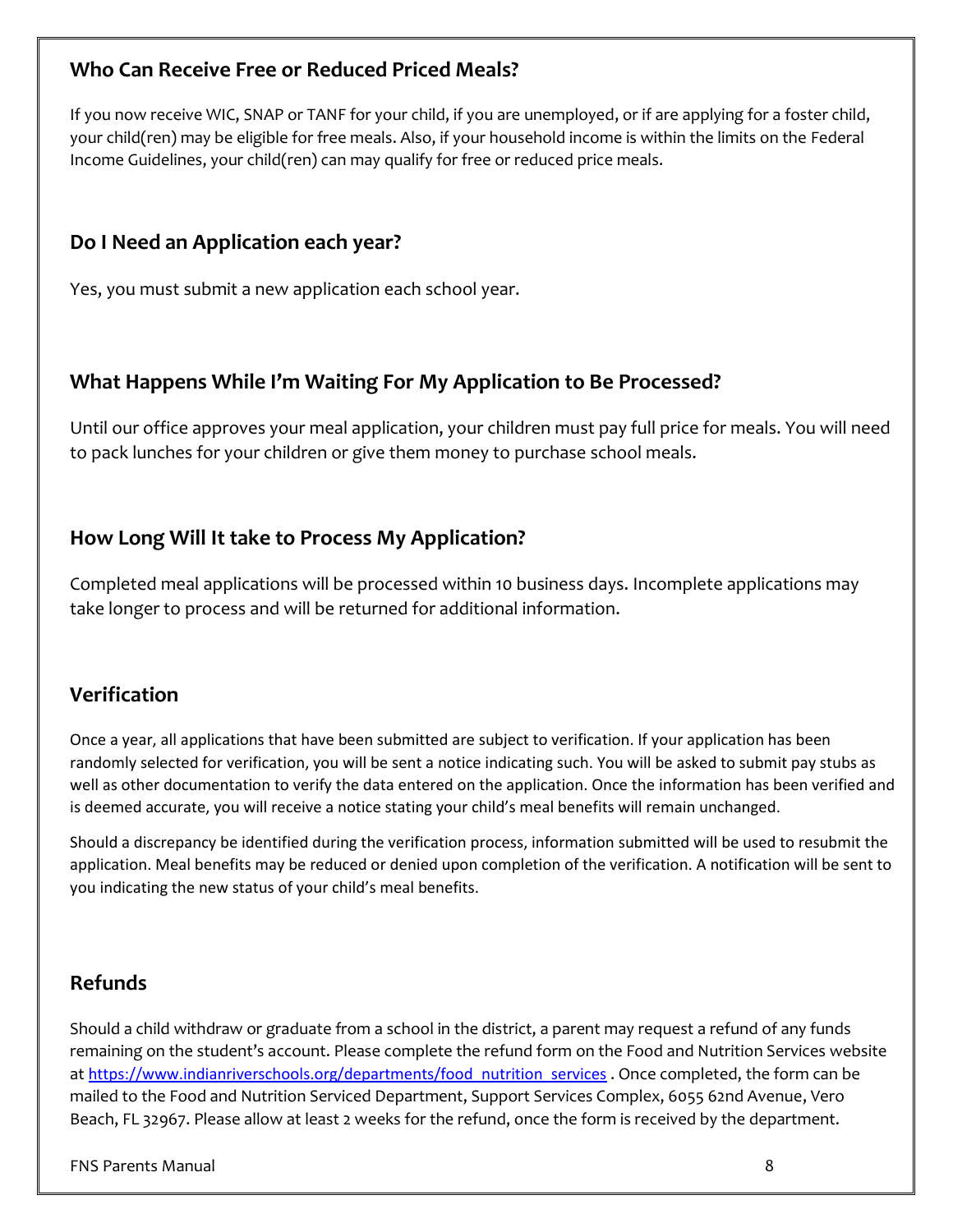### <span id="page-8-0"></span>**Wellness Policy**

District Wellness Policy 8510

As required by law, the School Board establishes the following wellness policy for the School District.

The Board recognizes that good nutrition and regular physical activity affect the health and well-being of the District's students. Furthermore, research suggests that there is a positive correlation between a student's health and well-being and his/her ability to learn. Moreover, schools can play an important role in the developmental process by which students establish their health and nutrition habits by providing nutritious meals and snacks through the schools' meal programs, by supporting the development of good eating habits, and by promoting increased physical activity both in and out of school.

The Board, however, believes this effort to support the students' development of healthy behaviors and habits with regard to eating and exercise cannot be accomplished by the schools alone. It will be necessary for not only the staff, but also parents and the public at large to be involved in a communitywide effort to promote, support, and model such healthy behaviors and habits.

The Board sets the following goals in an effort to enable students to establish good health and nutrition habits:

A. Nutrition Education

- 1. Nutrition education shall be included in the sequential, comprehensive Health curriculum in accordance with the curriculum standards and benchmarks established by the State.
- 2. Nutrition education shall extend beyond the classroom by engaging and involving the school's food service staff and community-based services.
- 3. Nutrition education posters, such as the New Meal Pattern Basics, will be displayed in the cafeteria.
- 4. The school cafeteria shall serve as a learning lab by allowing students to apply the knowledge, attitudes, and skills taught in the classroom when making choices at mealtime.

#### B. Physical Activity

1. Physical Education

A sequential, comprehensive physical education program (including physical activities) shall be provided for students including those with disabilities, special health care needs, and in alternative educational settings (to the extent consistent with students' IEPs), in accordance with the standards and benchmarks established by the State.

2. Physical Activity

Physical activity and movement shall be integrated, when possible, across the curricula and throughout the school day.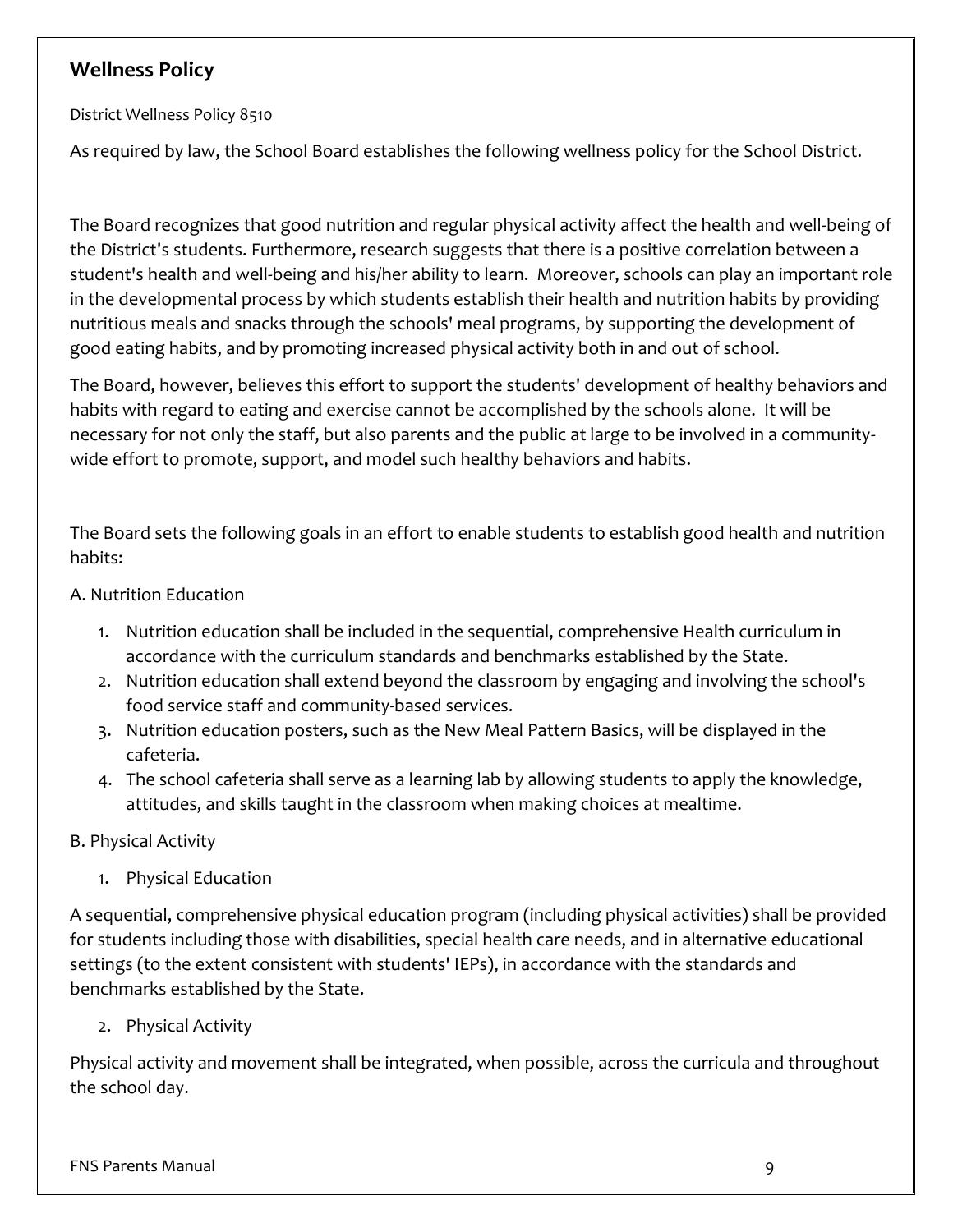C. Other School-Based Activities

- 1. The schools shall schedule mealtimes so there is minimum disruption by bus schedules, recess, and other special programs or events.
- 2. The school shall provide attractive, clean environments in which the students eat.
- 3. Schools in our system utilize electronic identification and payment systems, therefore, eliminating any stigma or identification of students eligible to receive free and/or reduced meals.
- 4. A wellness committee shall exist at each work site to research and implement best practices for student and staff wellness at that location.

#### D. Nutrition Promotion

1. encourage students to increase their consumption of healthful foods during the school day;

2. create an environment that reinforces the development of healthy eating habits, including offering the following healthy foods that comply with the USDA Dietary Guidelines for Americans and the USDA Smart Snacks in School nutrition standards:

- a. a variety of fresh produce to include those prepared without added fats, sugars, refined sugars, and sodium;
- b. a variety of vegetables daily to include specific subgroups as defined by dark green, red/orange, legumes, and starchy;
- c. whole grain products half of all grains need to be whole grain-rich upon initial implementation and all grains must be whole grain-rich;
- d. fluid milk that is fat-free (unflavored and flavored) and low-fat (unflavored);
- e. meals designed to meet specific calorie ranges for age/grade groups;
- f. eliminate trans-fat from school meals;
- g. require students to select a fruit or vegetable as part of a complete reimbursable meal;
- h. designate wellness champions at each school that will promote resources through the District's website for wellness for students, families and the community;
- i. provide opportunities for students to develop the knowledge and skills for consuming healthful foods.

E. The District nutrition department will promote and encourage Farm to School efforts in order to provide the healthy foods identified above.

F. All foods and beverages sold to students as fund‑raisers outside of the school meals program during the regular and extended school day for consumption on the school campus shall meet the USDA Competitive Food regulations, the Alliance for A Healthier Generation's Competitive Foods and Beverages Guidelines, and the USDA Smart Snacks in School nutrition standards.

G. Rewarding children in the classroom should not involve candy and other foods that can undermine children's diets and health and reinforce unhealthy eating habits. A wide variety of alternative rewards can be used to provide positive reinforcement for children's behavior and academic performance.

H. Promotions/Partnerships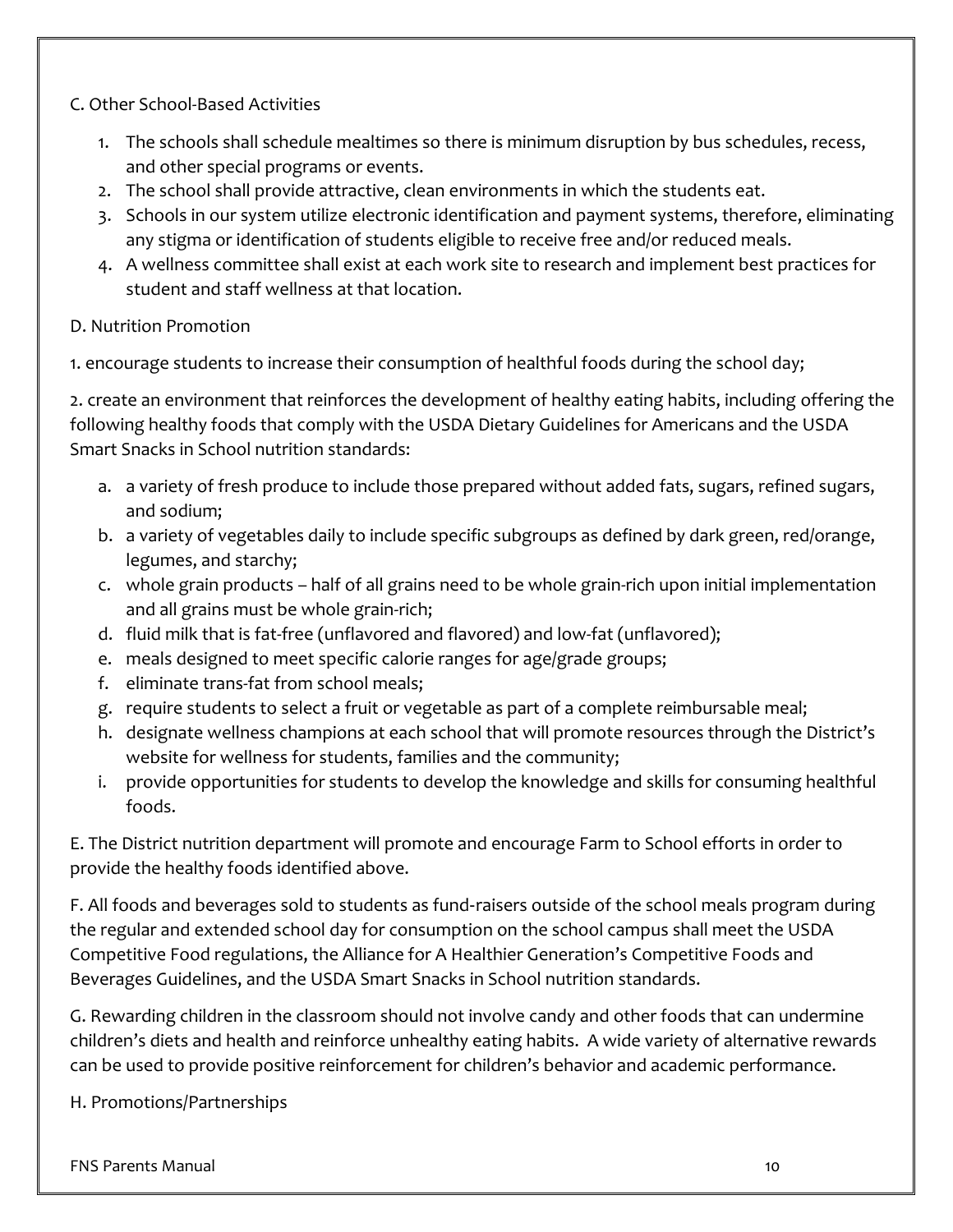- 1. Through partnership with Girls On The Run and Cross Country Track Meet each school has the opportunity to start and implement a mileage or running club.
- 2. Through USTA partnerships, each K-12 school has the opportunity to work with Vero Beach Tennis Club to teach and implement tennis curriculum appropriate to grade level.
- 3. Through grants from Department of Health and local businesses, each elementary school has the opportunity to implement a bike safety program.

Furthermore, with the objectives of enhancing student health and well-being, and reducing childhood obesity, the following guidelines are established:

A. In accordance with Policy 8500, entitled Food Service, the food service program shall comply with Federal and State regulations pertaining to the selection, preparation, consumption, and disposal of food and beverages as well as to the fiscal management of the program.

B. The sale of foods of minimal nutritional value in the food service area during the lunch period is prohibited.

C. As set forth in Policy 8531, entitled Free and Reduced Price Meals, the guidelines for reimbursable school meals are not less restrictive than the guidelines issued by the U.S. Department of Agriculture (USDA).

D. All foods offered on the school campus during the school day shall comply with the current USDA Dietary Guidelines for Americans, including competitive foods that are available to students a la carte in the dining area, as classroom snacks, or from vending machines, for classroom parties, or at holiday celebrations.

E. All food and beverages that are provided, other than through sale, on the school campus during the school day (which may include for classroom parties and at holiday celebrations) shall comply with the current USDA Dietary Guidelines for Americans.

F. The food service program will strive to be financially self-supporting; however, if it is necessary to subsidize the operation, it will not be through the sale of foods with minimal nutritious value.

G. The food service program will provide all students affordable access to the varied and nutritious foods they need to be healthy and to learn well.

H. All food items and beverages available for sale to students for consumption on campus between midnight and sixty (60) minutes after the close of the regular school day shall comply with the current USDA Dietary Guidelines for Americans, including, but not limited to, competitive foods that are available to students a la carte in the dining area, as well as food items and beverages from vending machines, from school stores, or as fund-raisers by student clubs and organizations, parent groups, or boosters clubs.

I. The school food service program may involve students, parents, staff, and/or school officials in the selection of competitive food items to be sold in the schools.

J. The school shall prepare and distribute to staff, parents, and after‑school program personnel a list of snack items that comply with the current USDA Dietary Guidelines for Americans.